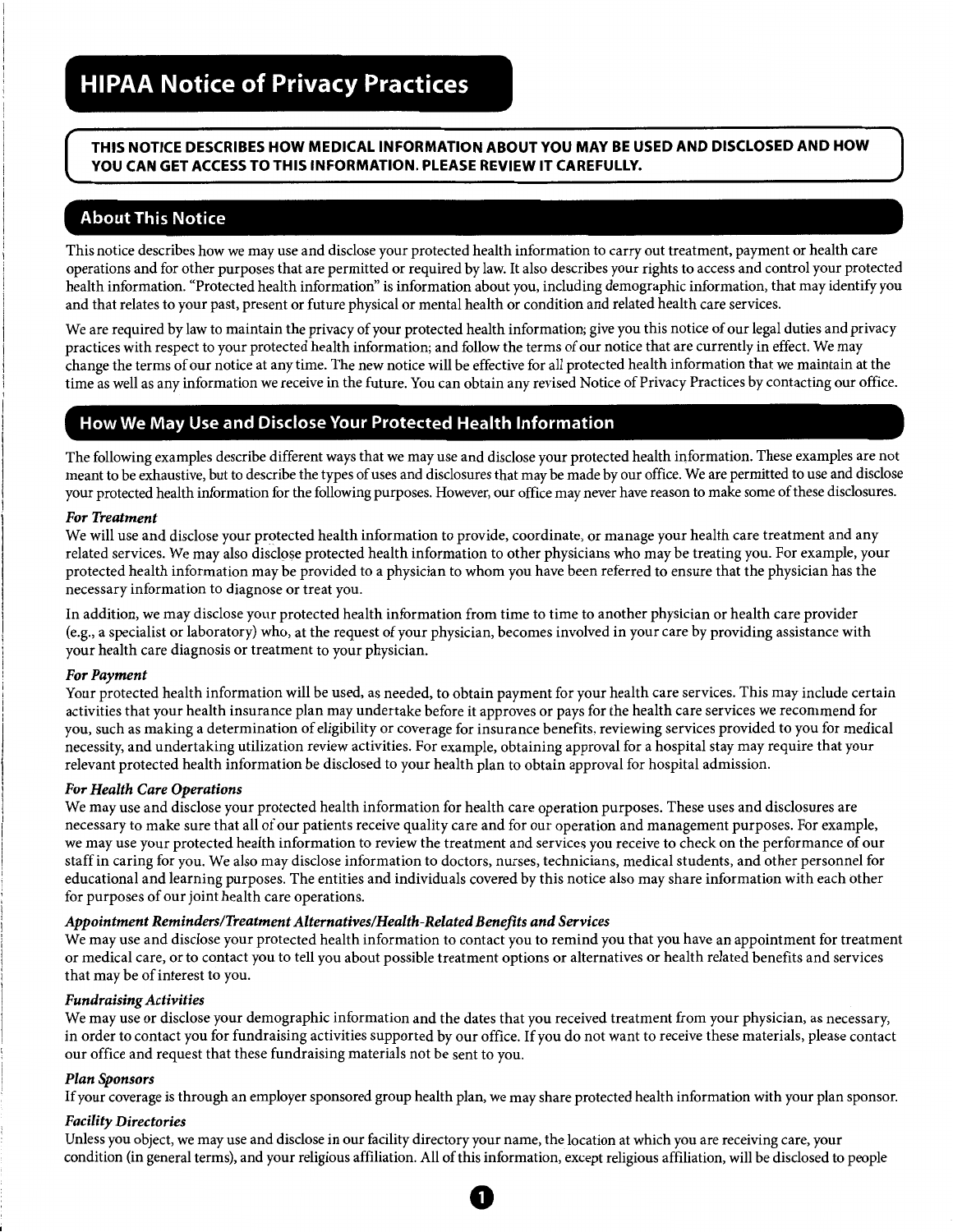that ask for you by name. Members of the clergy will be told your religious affiliation. You have the opportunity to agree or object to the use or disclosure of all or part of your protected health information. If you are not present or able to agree or object to the use or disclosure of the protected health information, then your physician may, using professional judgment, determine whether the disclosure is in your best interest. In this case, only the protected health information that is relevant to your health care will be disclosed.

### *Others Involved in Your Healthcare*

Unless you object, we may disclose to a member of your family, a relative, a close friend or any other person you identify, your protected health information that directly relates to that person's involvement in your health care. If you are unable to agree or object to such a disclosure, we may disclose such information as necessary if we determine that it is in your best interest based on our professional judgment. We may use or disclose protected health information to notify or assist in notifying a family member, personal representative or any other person that is responsible for your care of your location, general condition or death. Finally, we may use or disclose your protected health information to an authorized public or private entity to assist in disaster relief efforts and to coordinate uses and disclosures to family or other individuals involved in your health care.

### *Required by Law*

We may use or disclose your protected health information to the extent that the use or disclosure is required by law. The use or disclosure will be made in compliance with the law and will be limited to the relevant requirements of the law. You will be notified, as required by law, of any such uses or disclosures.

#### *Public Health*

We may disclose your protected health information for public health activities and purposes to a public health authority that is permitted by law to collect or receive the information. The disclosure will be made for the purpose of controlling disease, injury or disability. We may also disclose your protected health information, if directed by the public health authority, to a foreign government agency that is collaborating with the public health authority.

#### *Business Associates*

We may disclose your protected health information to our business associates that perform functions on our behalf or provide us with services if the information is necessary for such functions or services. For example, we may use another company to perform billing services on our behalf. All of our business associates are obligated, under contract with us, to protect the privacy of your information and are not allowed to use or disclose any information other than as specified in our contract.

### *Communicable Diseases*

We may disclose your protected health information, if authorized by law, to a person who may have been exposed to a communicable disease or may otherwise be at risk of contracting or spreading the disease or condition.

### *Health Oversight*

We may disclose your protected health information to a health oversight agency for activities authorized by law, such as audits, investigations, and inspections. Oversight agencies seeking this information include government agencies that oversee the health care system, government benefit programs, other government regulatory programs and civil rights laws.

#### *Abuse or Neglect*

We may disclose your protected health information to a public health authority that is authorized by law to receive reports of child abuse or neglect. In addition, we may disclose your protected health information if we believe that you have been a victim of abuse, neglect or domestic violence to the governmental entity or agency authorized to receive such information. In this case, the disclosure will be made consistent with the requirements of applicable federal and state laws.

#### *Food and Drug Administration*

We may disclose your protected health information to a person or company required by the Food and Drug Administration to report adverse events, product defects or problems, biologic product deviations, track products to enable product recalls, to make repairs or replacements, or to conduct post marketing surveillance, as required by law.

## *Legal Proceedings*

We may disclose your protected health information in the course of any judicial or administrative proceeding, in response to an order of a court or administrative tribunal (to the extent such disclosure is expressly authorized), in certain conditions in response to a subpoena, discovery request or other lawful process.

## *Law Enforcement*

We may also disclose your protected health information, so long as applicable legal requirements are met, for law enforcement purposes. These law enforcement purposes include (1) legal processes and otherwise required by law, (2) limited information requests for identification and location purposes, (3) pertaining to victims of a crime, (4) suspicion that death has occurred as a result of criminal conduct, (5) in the event that a crime occurs on the premises of the practice, and (6) medical emergency (not on the practice's premises) and it is likely that a crime has occurred.

## *Coroners, Funeral Directors, and Organ Donation*

We may disclose your protected health information to a coroner or medical examiner for identification purposes, determining cause of death or for the coroner or medical examiner to perform other duties authorized by law. We may also disclose your protected health information to a funeral director, as authorized by law, in order to permit the funeral director to carry out their duties. We may disclose such information in reasonable anticipation of death. Protected health information may be used and disclosed for cadaveric organ, eye or tissue donation purposes.

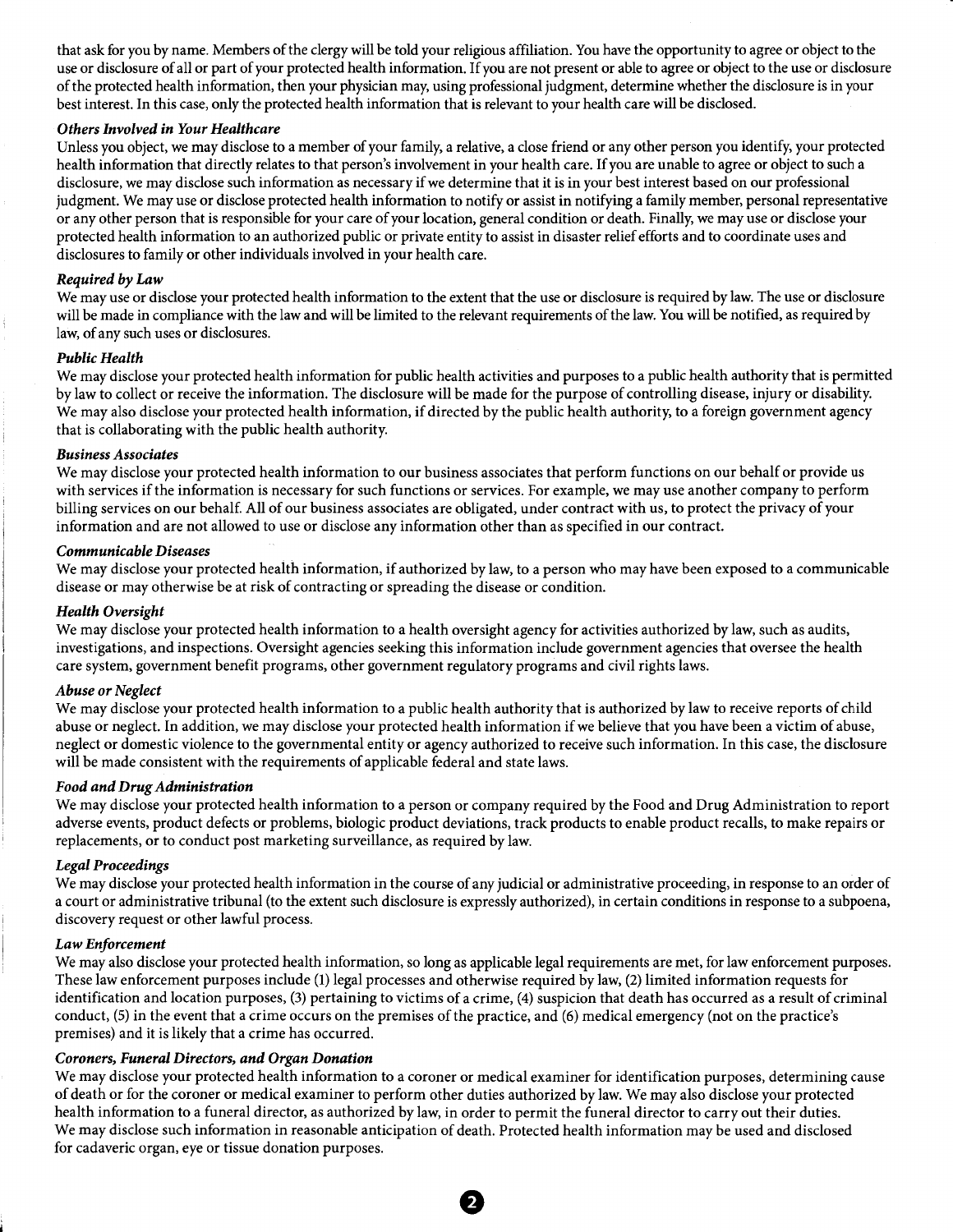### *Research*

We may disclose your protected health information to researchers when their research has been approved by an institutional review board that has reviewed the research proposal and established protocols to ensure the privacy of your protected health information.

## *Criminal Activity*

Consistent with applicable federal and state laws, we may disclose your protected health information, if we believe that the use or disclosure is necessary to prevent or lessen a serious and imminent threat to the health or safety of a person or the public. We may also disclose your protected health information if it is necessary for law enforcement authorities to identify or apprehend an individual.

### *Military Activity and National Security*

When the appropriate conditions apply, we may use or disclose protected health information of individuals who are Armed Forces personnel (1) for activities deemed necessary by appropriate military command authorities; (2) for the purpose of a determination by the Department of Veterans Affairs of your eligibility for benefits, or (3) to foreign military authority if you are a member of that foreign military services. We may also disclose your protected health information to authorized federal officials for conducting national security and intelligence activities, including for the provision of protective services to the President or others legally authorized.

## *Workers' Compensation*

Your protected health information may be disclosed by us as authorized to comply with workers' compensation laws and other similar legally-established programs.

#### *Inmates*

We may use or disclose your protected health information if you are an inmate of a correctional facility and your physician created or received your protected health information in the course of providing care to you.

### *For Data Breach Notification Purposes*

We may use or disclose your protected health information to provide legally required notices of unauthorized acquisition, access, or disclosure of your health information. We may send notice directly to you or provide notice to the sponsor of your plan, if applicable, through which you receive coverage.

### *Required Uses and Disclosures*

Under the law, we must make disclosures to you and when required by the Secretary of the U.S. Department of Health and Human Services to investigate or determine our compliance with the requirements of Section 164.500 et. seq.

## Special Protections for HIV, Alcohol and Substance Abuse, Mental Health and Genetic Information

Certain federal and state laws may require special privacy protections that restrict the use and disclosure of certain health information, including HIV-related information, alcohol and substance abuse information, mental health information, and genetic information. For example, a health plan is not permitted to use or disclose genetic information for underwriting purposes. Some parts of this Notice of Privacy Practices may not apply to these types of information. If your treatment involves this information, you may contact our office for more information about these protections.

## Uses and Disclosures of Protected Health Information Based Upon Your Written Authorization

Uses and disclosures of your protected health information that involve the release of psychotherapy notes (if any), marketing, sale of your protected health information, or other uses or disclosures not described in this notice will be made only with your written authorization, unless otherwise permitted or required by law. You may revoke this authorization at any time, in writing, except to the extent that this office has taken an action in reliance on the use or disclosure indicated in the authorization. Additionally, if a use or disclosure of protected health information described above in this notice is prohibited or materially limited by other laws that apply to use, it is our intent to meet the requirements of the more stringent law.

# Your Rights Regarding Health Information About You

The following is a statement of your rights with respect to your protected health information and a brief description of how you may exercise these rights.

You have the right to inspect and copy your protected health information. This means you may inspect and obtain a copy of your protected health information that is contained in your designated file for as long as we maintain the protected health information. A "designated file" contains medical and billing records and any other records that your physician and the office uses for making decisions about you. Under federal law, however, you may not inspect or copy the following records; psychotherapy notes; information compiled in reasonable anticipation of, or use in, a civil, criminal, or administrative action or proceeding, and protected health information that is subject to law that prohibits access to protected health information. You must make a written request to inspect and copy your designated file. We may charge a reasonable fee for any copies.

Additionally, if we maintain an electronic health record of your designated file, you have the right to request that we send a copy of your protected health information in an electronic format to you or to a third party that you identify. We may charge a reasonable fee for sending the electronic copy of your protected health information.

Depending on the circumstances, we may deny your request to inspect and/or copy your protected health information. A decision to deny access may be reviewable. Please contact our office if you have questions about access to your medical record.

e